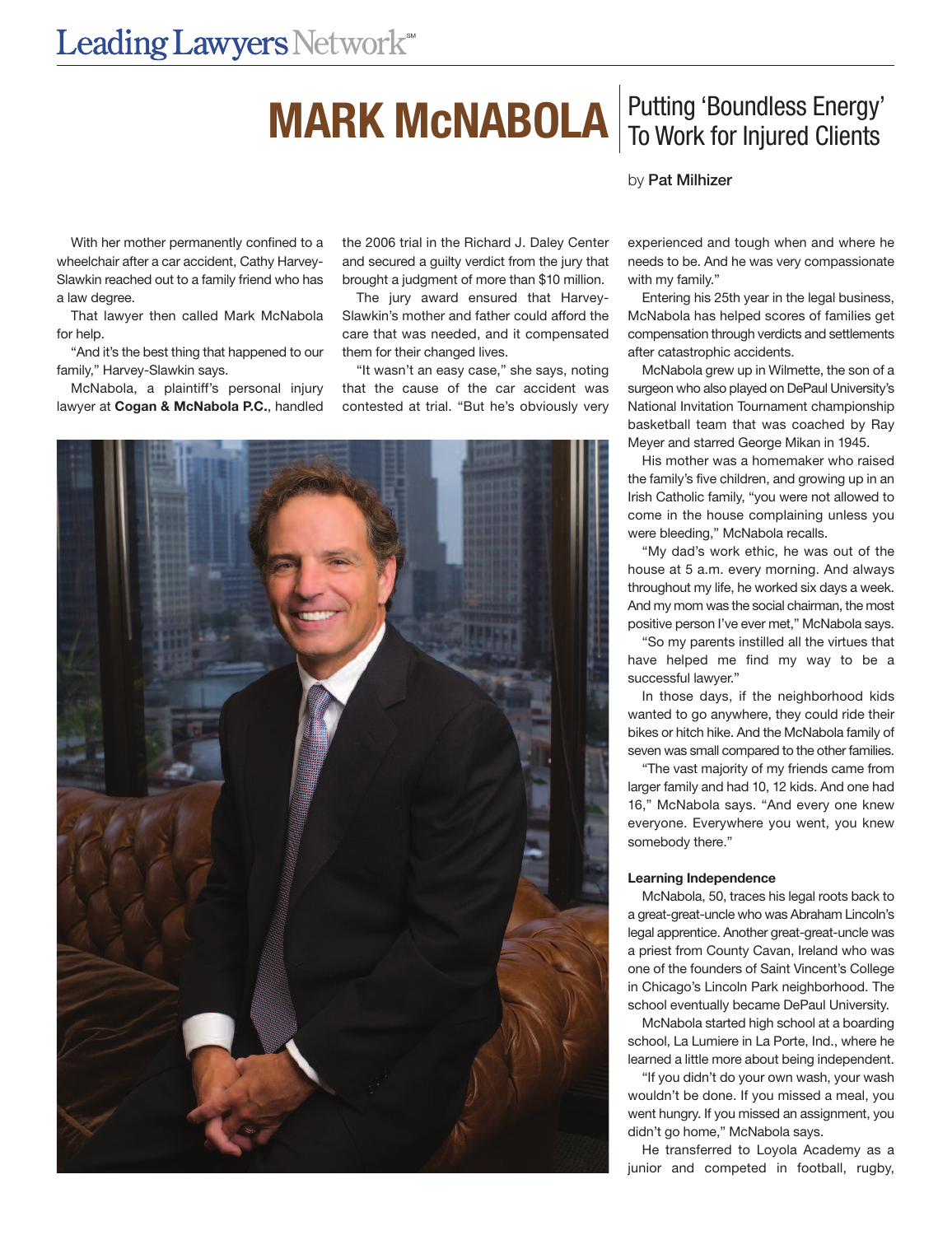track, and basketball—winning team and individual awards.

McNabola was one of the point guards on the 1976 basketball team that won the Catholic League and finished third in the state. The following year, he was on the rugby team that won the state title, and he was the city pole vault champ on the track team.

He started college at DePaul University but transferred to Northern Arizona University to play basketball. He eventually returned to DePaul to graduate in 1981 with majors in English and communications.

Throughout his life, McNabola had dozens of different odd jobs, including delivering papers, working on lawns, at the city water department, construction, and on the Cicero Avenue docks for the 7-Up Bottling Co. He also worked as a bartender, lifeguard, bus boy, clerk in the Cook County circuit clerk's office, and a pit observer at the Chicago Mercantile Exchange.

But it was his work as a Daley Center sheriff's deputy during law school that exposed him to litigation and the different styles that attorneys used in the courtroom.

"You also learned how hard lawyers worked, especially on trial," McNabola says.

After earning a law degree from DePaul University College of Law in 1984, McNabola landed an internship at the U.S. attorney's office.

He worked as a gopher on the first case that went to trial from Operation Greylord, the federal investigation into case-fixing in Cook County that led to the indictments and convictions of many judges, lawyers, and courthouse personnel.

On the government side of the courtroom was Scott Turow, now a well-known author, and Jim Ferguson, now an attorney at Mayer Brown LLP.

Representing the defendant was Anton Valukas, a former U.S. attorney in Chicago now the chairman of Jenner & Block LLP.

"Looking back at the Greylord case, it was such a high-profile case, but you realized that putting on a case was nuts and bolts. It was less theatrics than you'd imagine but more just submitting facts," says McNabola, acknowledging, though, that the cross examinations were fairly intense.

McNabola worked in the federal prosecutor's office for less than a year before he got a job at a firm formed by a group of attorneys who left Phil Corboy's office.

#### **A Business Partnership That Works**

After working at the firm for seven years, he opened his firm in April 1992 with Michael Cogan, who had also worked at the previous firm. On the day the firm opened, downtown workers endured the great flood that evacuated the city's business district in the Loop.

With the streets soggy, McNabola remembers going with Cogan to a bar to have a drink. The way Cogan tells it, the two went to play basketball.

Whatever the story is, Cogan says that he went into business with McNabola because he had excellent courtroom skills and the ability to multi-task.

"He has boundless energy. He seems to be able to be not only three places at the same time, juggle three different cases at the same time, but he also has an incredible ability to ready a case for trial in record time," Cogan says.

In front of juries, McNabola has an "extraordinary presence," Cogan says, attributing some of that skill to McNabola's days as a sheriff's deputy watching trials handled by the retired icons of the Chicago bar.

Part of the reason the business partnership works, Cogan says, is that the two lawyers have access to different pools of clients and referring attorneys due to their different social backgrounds.

And for a sense of the firm's success, consider what Cogan says about McNabola's referral history: "The lawyers that refer him cases today are the same lawyers that referred him cases five, 10, 15, 25 years ago."

For McNabola, one of the biggest changes in the legal professional has been the diminishing interaction between judges and lawyers.

"When I first came up, all the lawyers would finish trial and go across the street with the judge and talk about the testimony or talk about anything. That social aspect doesn't occur as much as it used to," McNabola says.

McNabola's younger brother by seven years, Ted, also practices at Cogan & McNabola as a partner.

"It's great to have your brother as your partner because growing up, as all Irish brothers are, we're blunt with each other. And I think that kind of honesty is helpful when you're trying to do the best you can for your clients," Ted McNabola says.

"When I started out as a young lawyer," he adds, "I think he taught me many of the things you need to be a good trial attorney. I would say most importantly, he taught me the first rule of being a good trial attorney is humility, and that's making sure you study the law and prepare your case before you go into court, and also, you never underestimate opposing counsel."

His older brother's success in the legal field is "rooted not only in exceptional legal knowledge but also his compassion for the clients," the younger McNabola says. "He is fortunate to be in a point in his career where he

takes cases he really believes in, and that passion and belief in his cases comes through in the courtroom."

When working with clients, Mark McNabola's goal is to protect the interests of injured people who have been emotionally and physically devastated by some incident.

With clients who may include families who have lost a relative or clients who have suffered brain damage, lost limbs, paralysis or medical malpractice, McNabola's cases involve a "family's biggest nightmare."

"It runs the gamut of emotions. And I think people need to have a security blanket in their lawyers," McNabola says. "They need to have a confidence and comfort level with the lawyer. I have vivid examples that I think about often—parents losing a child tragically."

"Those types of things are really hard for anybody to rationalize, but the fact that I've seen them regularly over 25 years, you have the ability to hopefully help people try to cope with that and at least take the pressure away of this unknown legal process which they have all kinds of improper assumptions about," McNabola says.

"So that is in one way a very shocking aspect of the type of practice. But on the other hand, it's one that you know helps people. You can't bring a person back, but you could be for them what the law entitles them."

The cases and clients also have helped McNabola develop a perspective on life.

"It really confirms that I should not be praying for things I want or need but instead be thanking for what blessings have already been bestowed on my family. …Not to be all philosophical about it, but it's really changed that aspect of it," McNabola says.

At trial, McNabola tries to avoid being condescending to the jury and instead "peel the onion back on cross examination and try to get details that some people may assume are obvious."

One attorney who has handled several highstakes and highly emotional cases against McNabola says that he always expects their courtroom battles to focus only on the important matters instead of wasting time and money on irrelevant issues.

"He's got a great way about him, and he really understands how people think, and that translates into his preparation for trial and presentation at trial," says Rob Smyth at Donohue Brown Mathewson & Smyth LLC.

"If you're going to be handling high-stakes cases on the defense, you're almost invariably going to be dealing with a top-flight personal injury lawyer opposing you," Smyth says. "And so if you have your thinking cap on as a